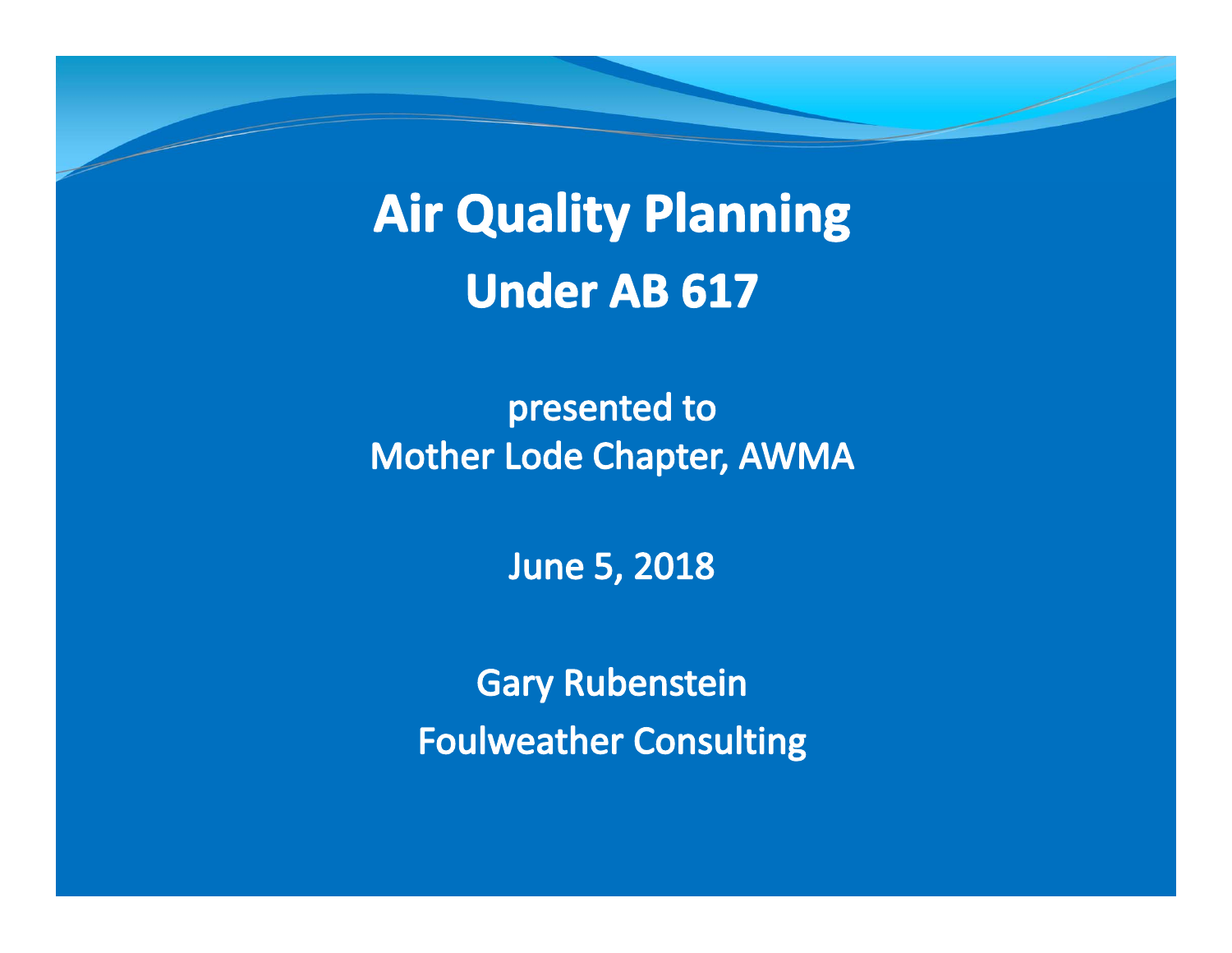# **Fundamentals of Air Quality Planning**

- **Air quality regulatory structure in California**
- **Elements of the air quality planning process** 
	- Pre-AB 617
	- Pursuant to AB 617

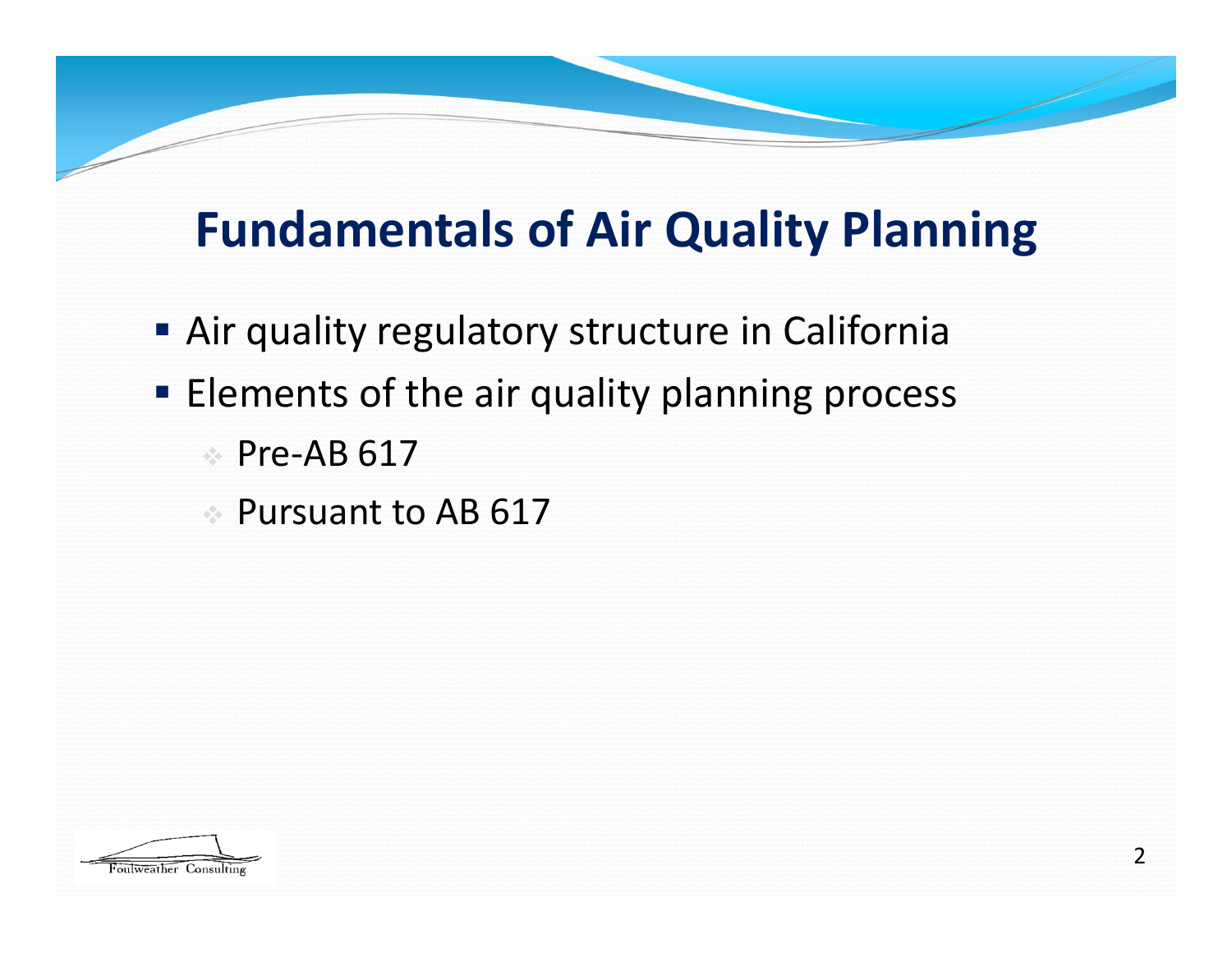#### **Air Quality Regulatory Structure in California**



3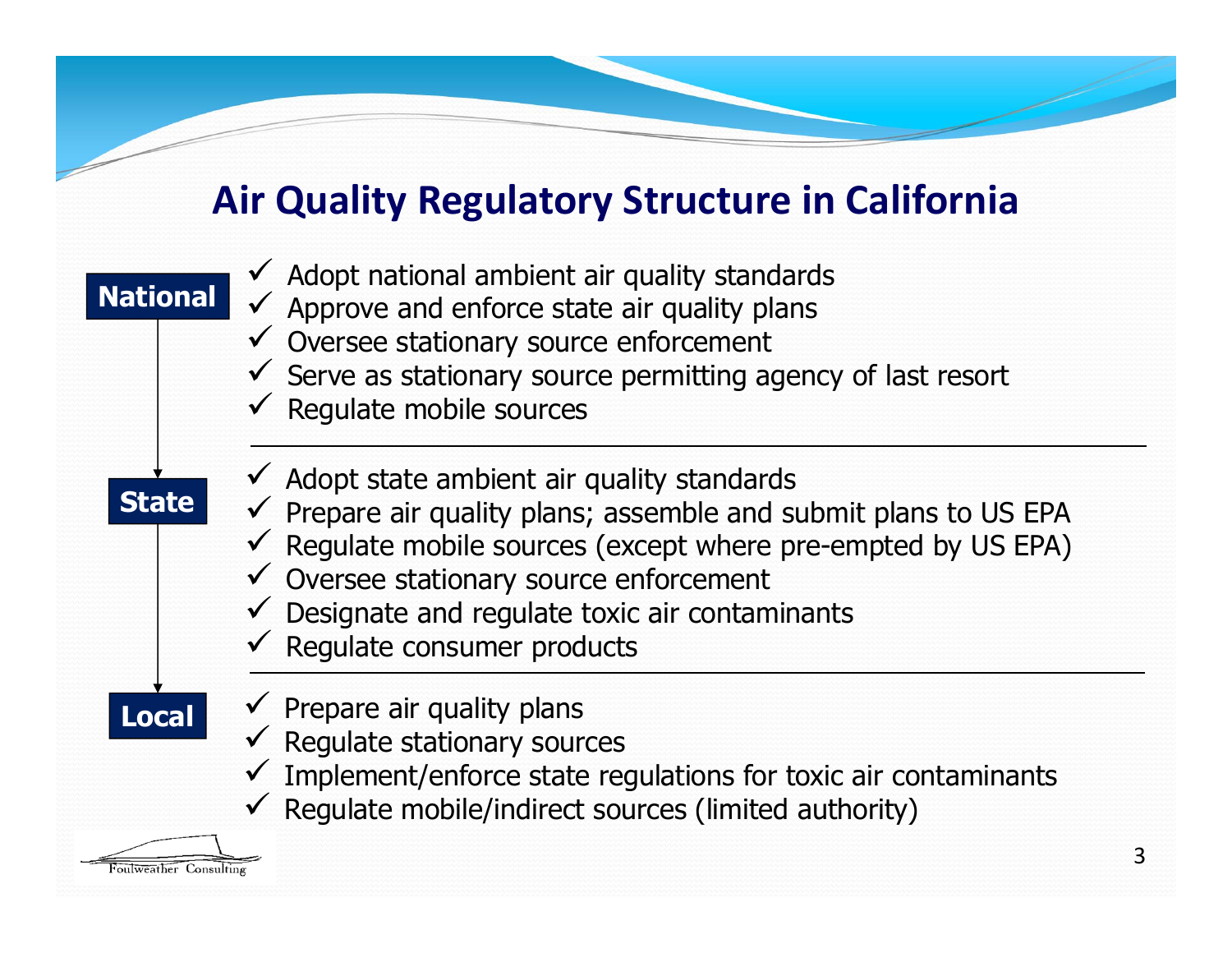# **Air Quality Planning (Pre‐AB 617)**

- Establish health-based ambient air quality standards (future goal)
- Determine baseline/current air quality levels (ambient monitoring)
- Determine baseline/current emission rates (emissions inventory)
- П Determine relationship between baseline/current emissions and baseline/current air quality levels (regional air quality models)
- **Predict future emission rates (emission inventory forecast)**

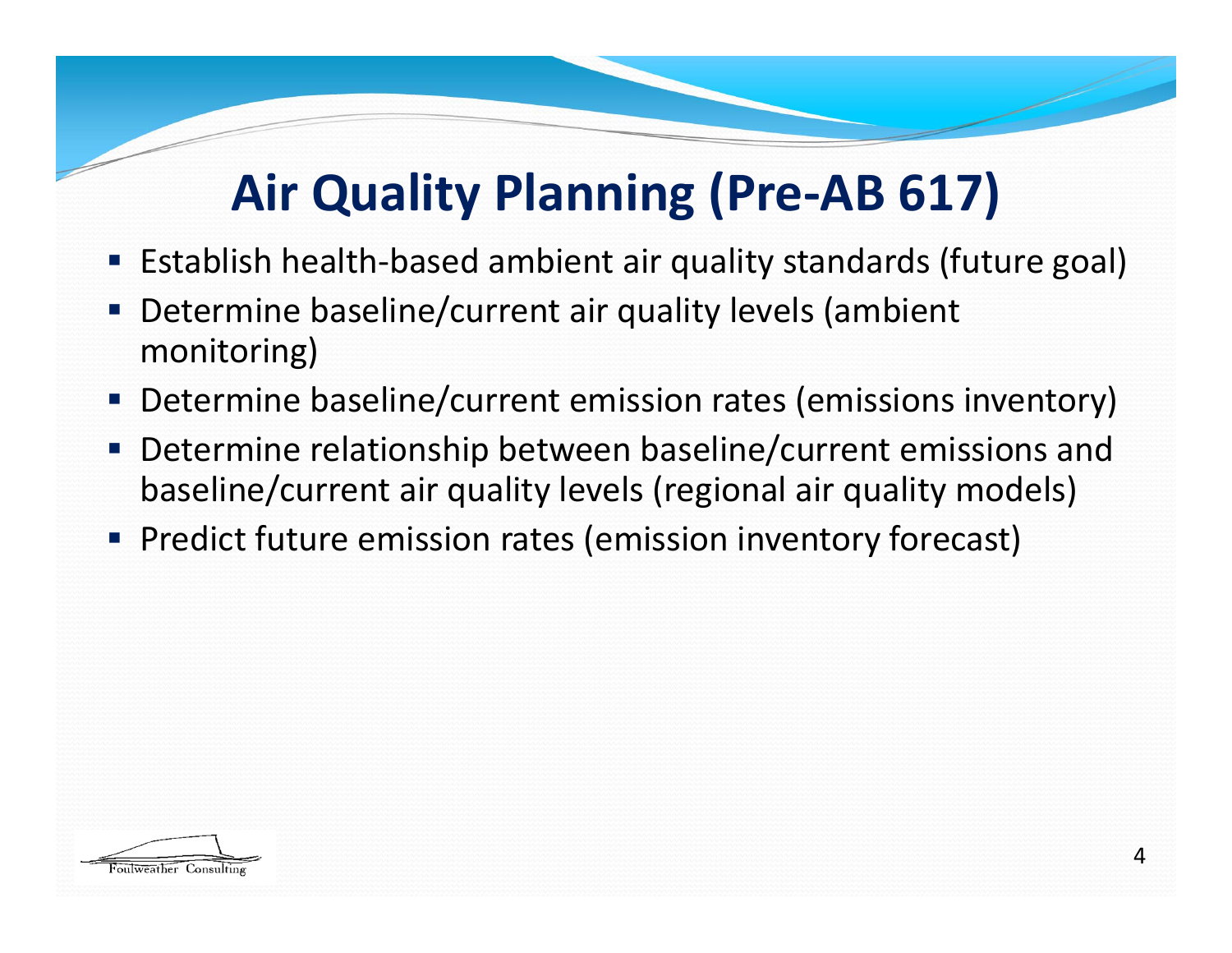# **Air Quality Planning (cont'd) (Pre‐AB 617)**

- Predict future air quality levels (regional air quality models)
- Determine reduced emission rates needed to achieve ambient air quality standards (carrying capacity) using iterations of emission inventory changes and regional air quality modeling
- Determine techniques needed to reduce emission rates to the carrying capacity (control measures) (divide the pie and allocate responsibility for reductions)

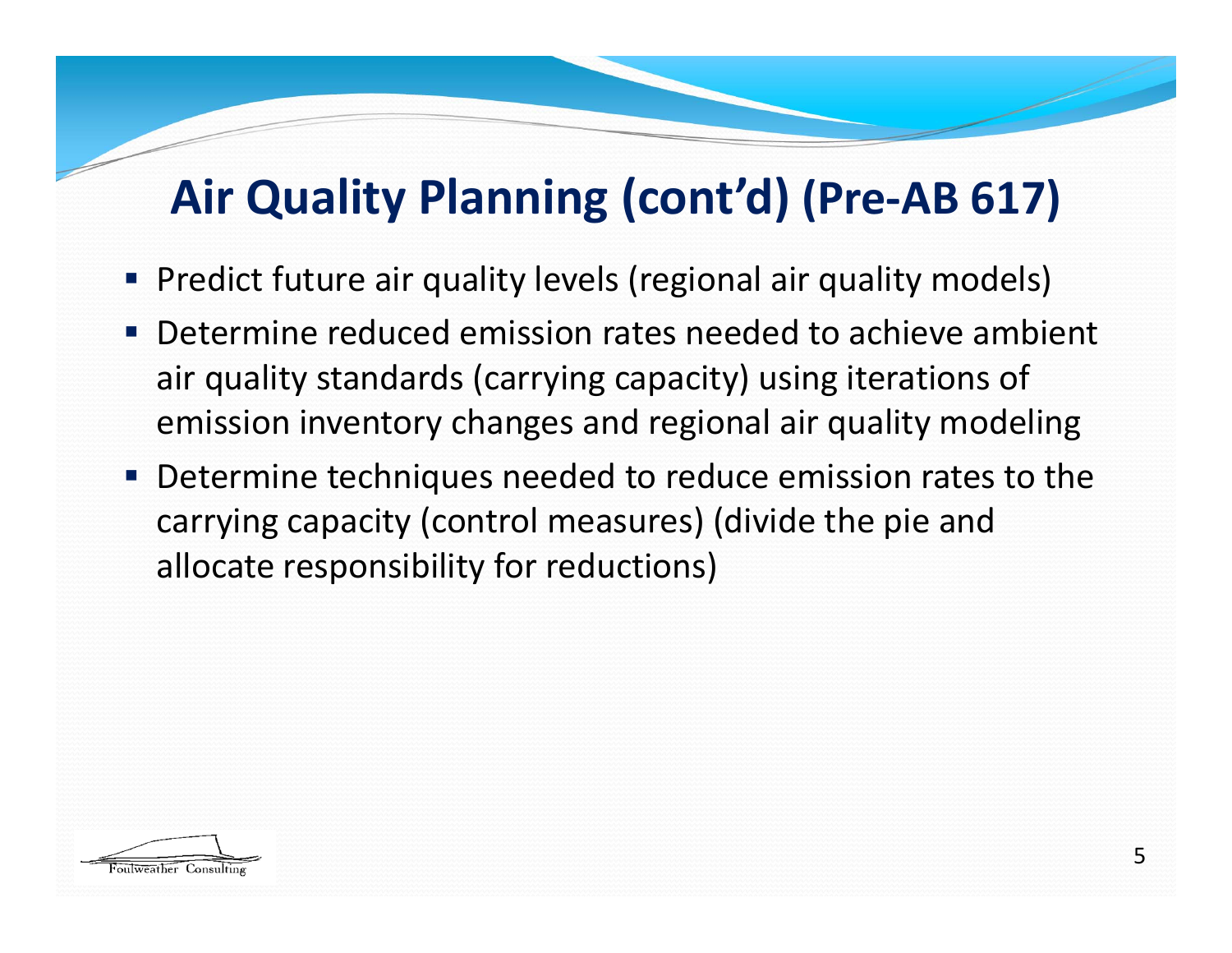### **Air Quality Planning ‐ Initial Setup**

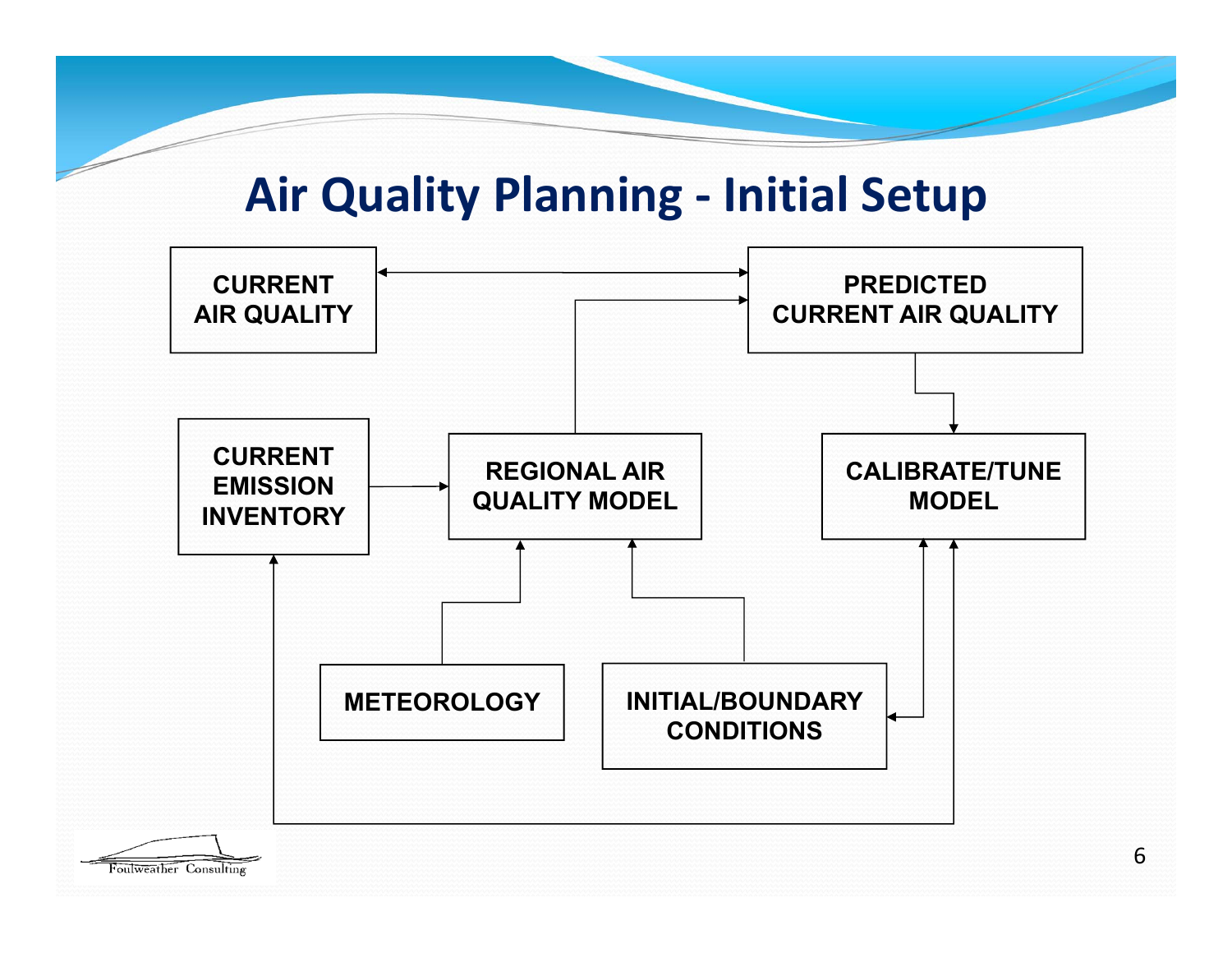### **Air Quality Planning ‐ Initial Forecasts**



Foulweather Consulting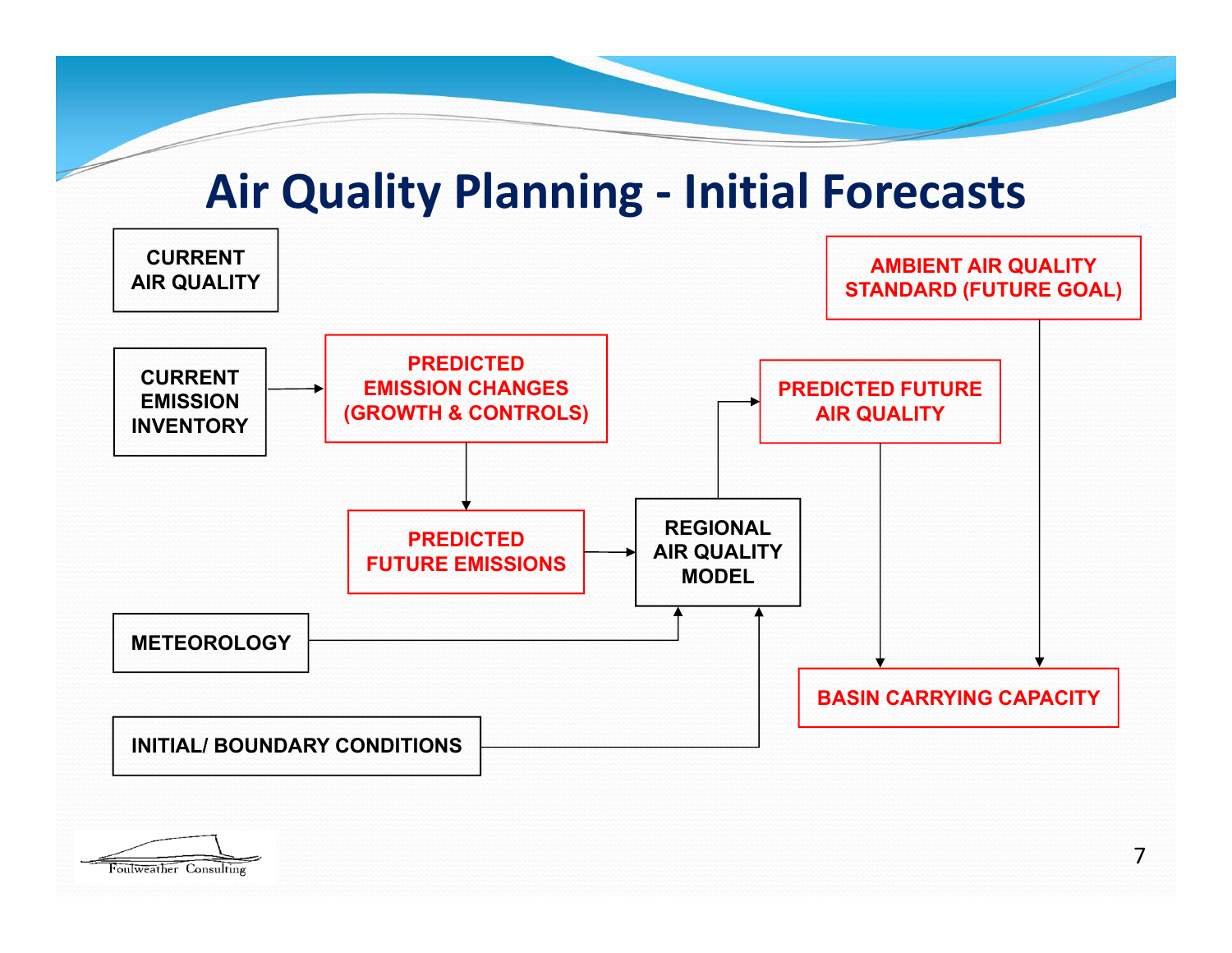#### **Air Quality Planning ‐ Compliance Forecasts**



Foulweather Consulting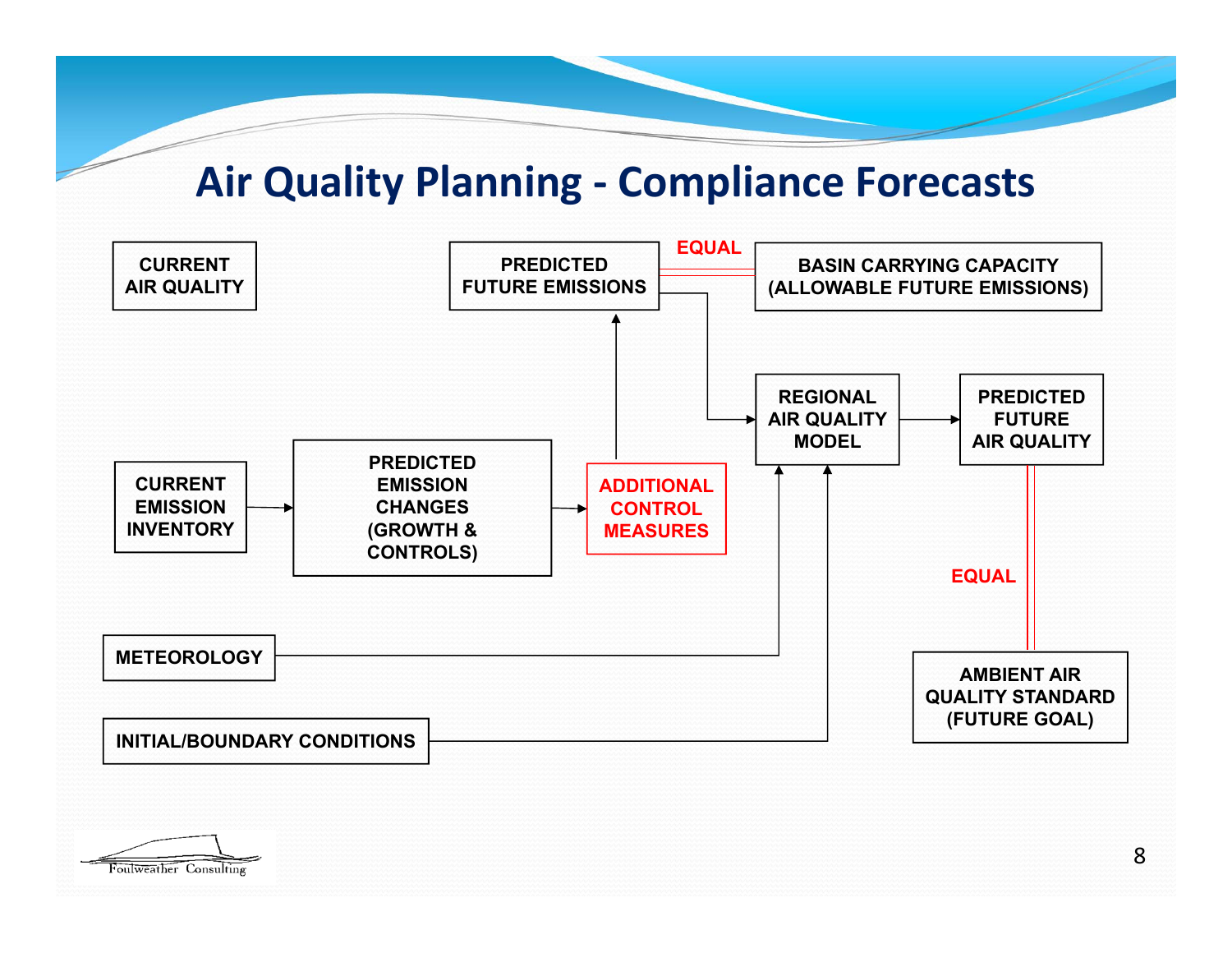# **Overview of AB 617**

- Requires ARB to establish a uniform system for reporting annual emissions of criteria pollutants and air toxics for specified stationary sources.
- Requires statewide BARCT retrofits for specified stationary sources.
- **Requires ARB to create and maintain a statewide** clearinghouse for BACT and BARCT
- Increases fines for air pollution-related violations
- **Establishes a new paradigm for air quality planning to** supplement (not replace) existing air quality planning requirements.

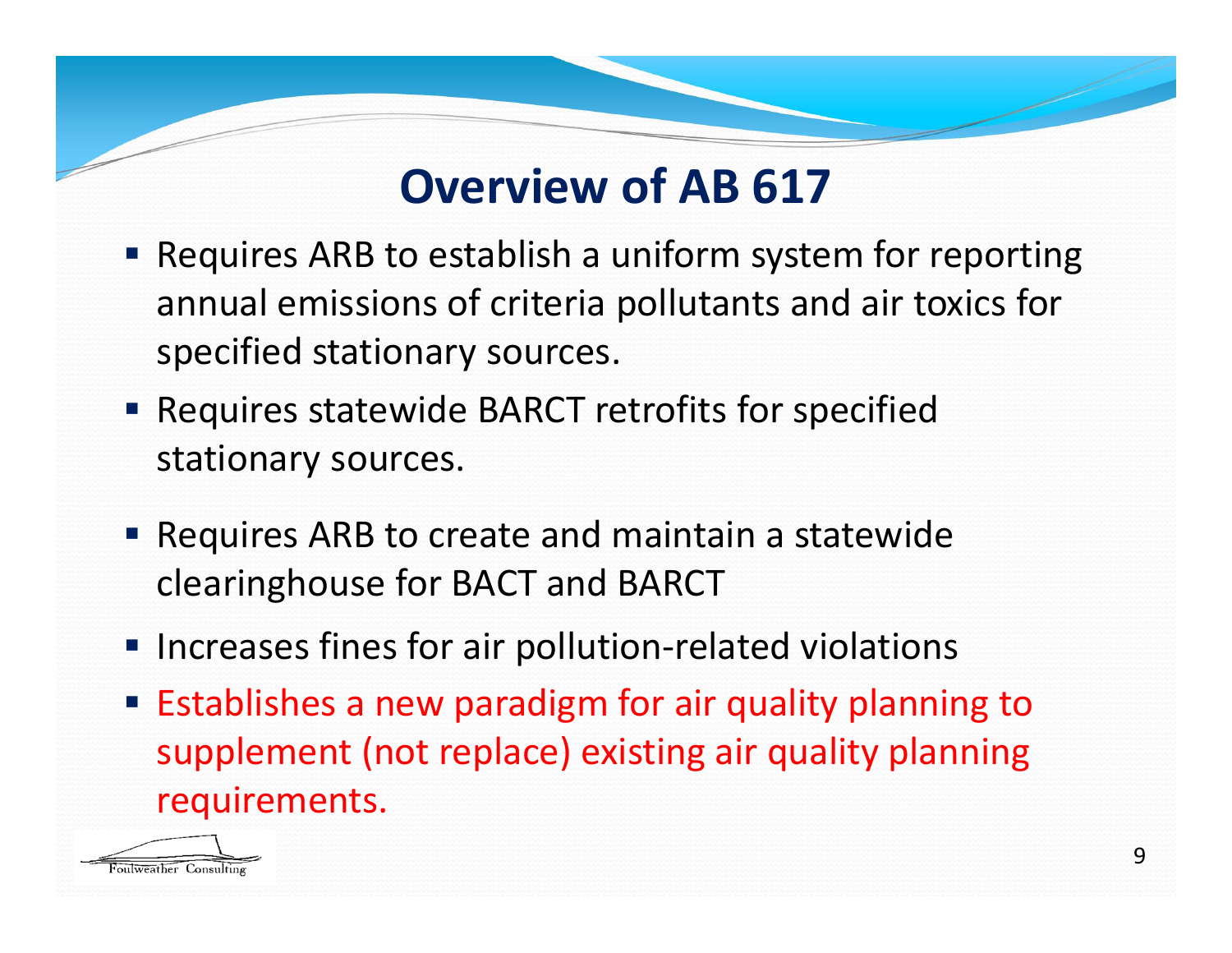### **AB 617: Air Quality Planning ‐ Initial Setup**

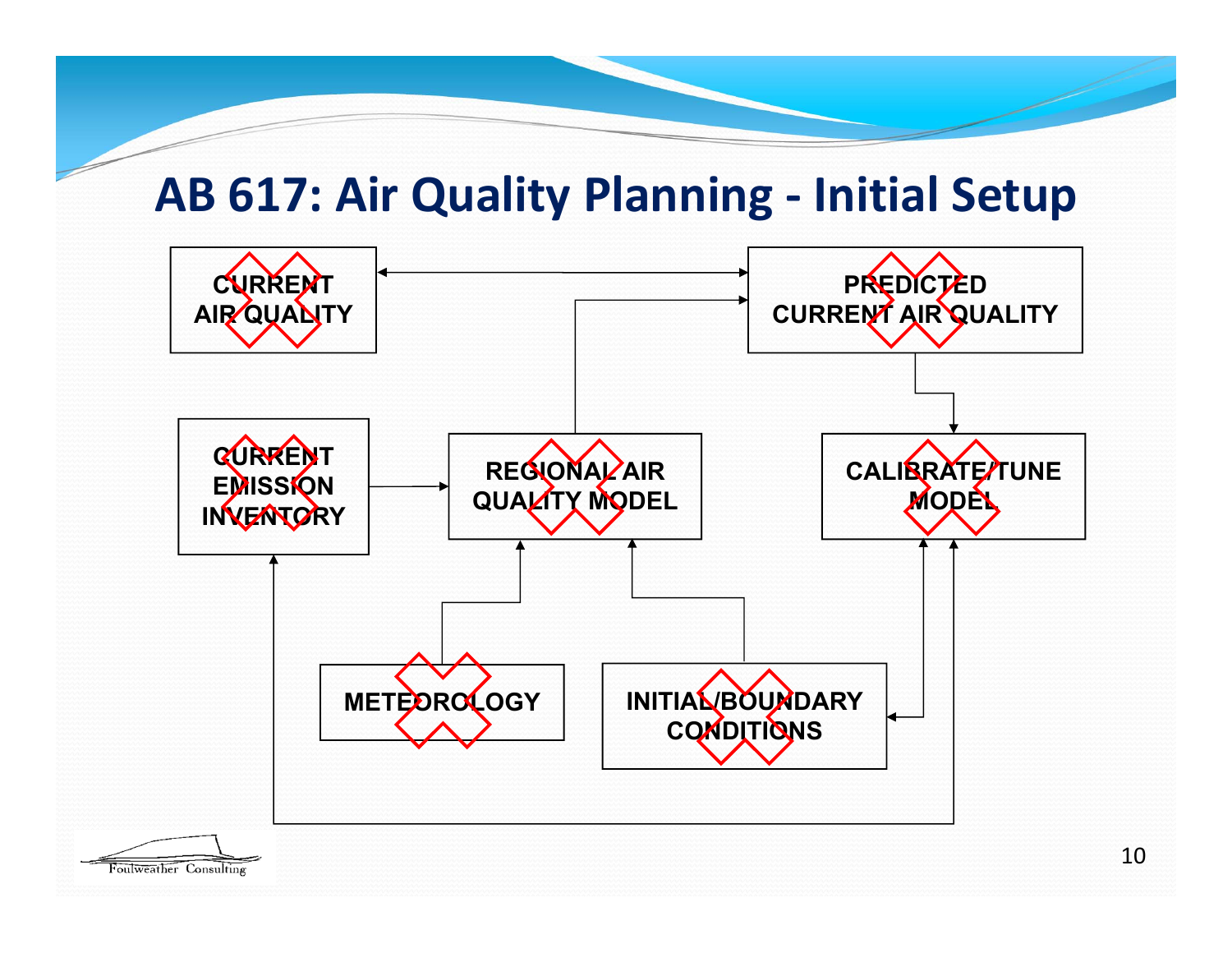### **AB 617: Air Quality Planning ‐ Initial Forecasts**



11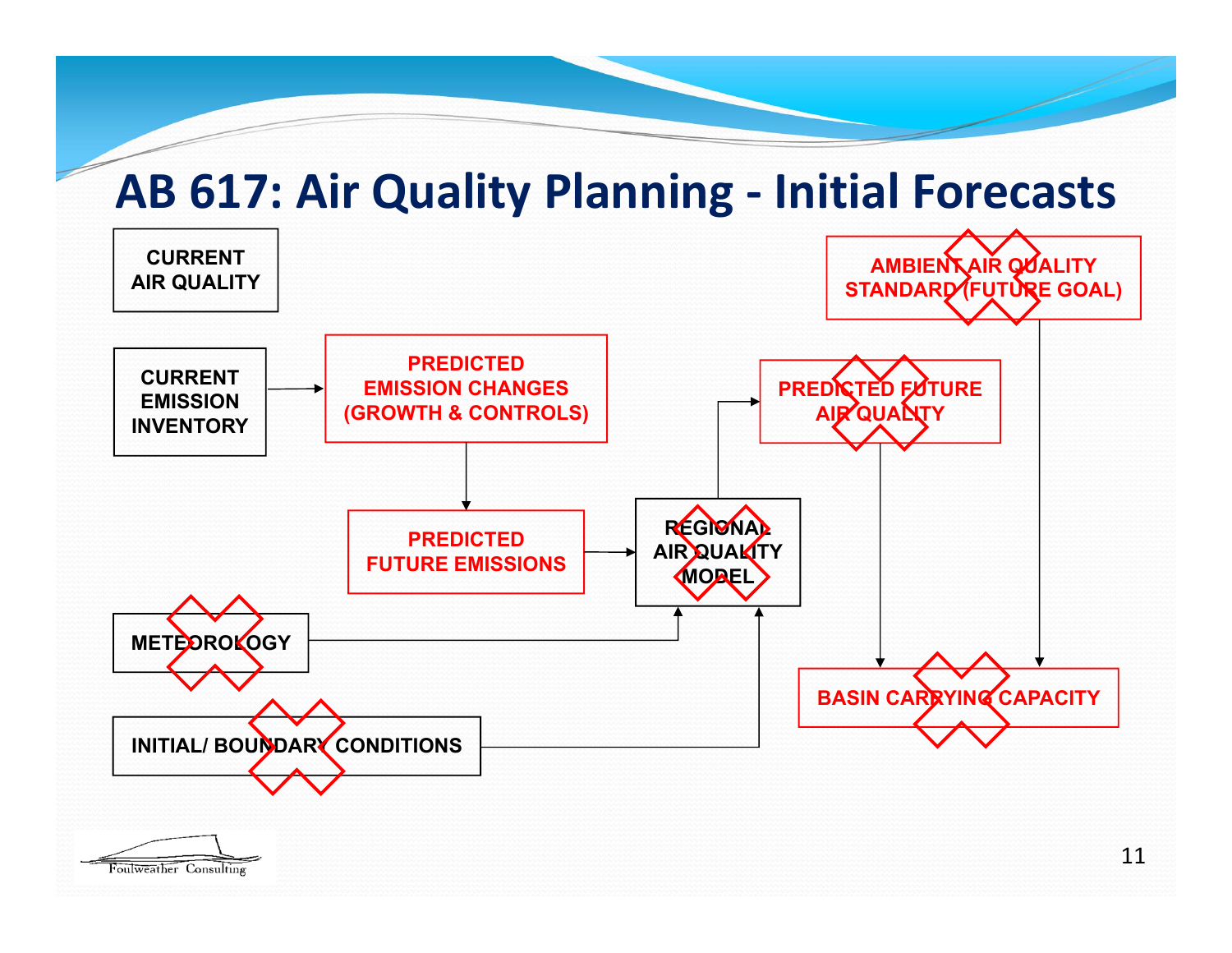#### **AB 617: Air Quality Planning ‐ Compliance Forecasts**

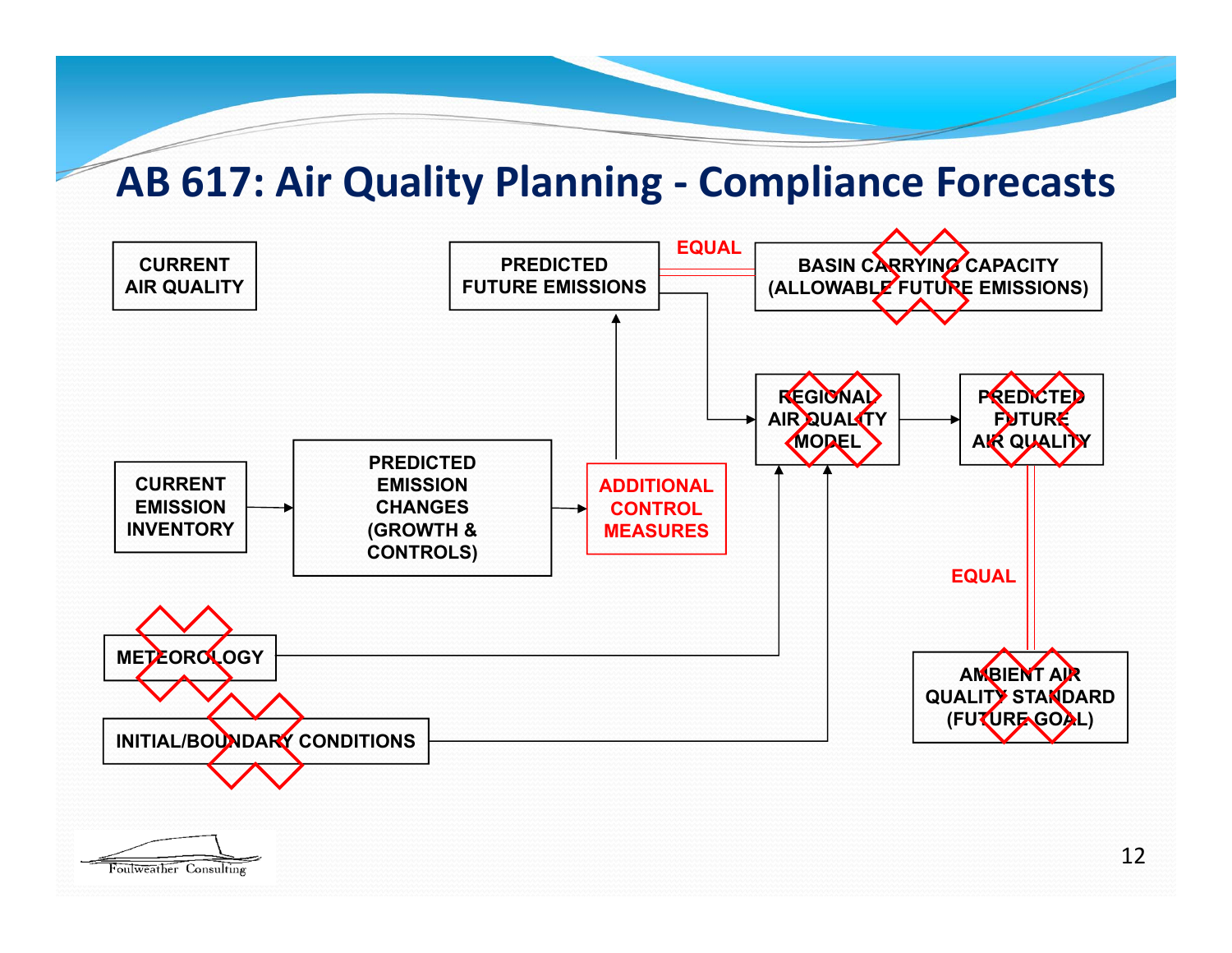# **Air Quality Planning Under AB 617 Community Air Monitoring**

- **Develop community air quality monitoring plan.** (ARB)
- **I** Identify communities for deployment of community air monitoring systems. (ARB, based on consultation with Districts)
- Deploy community air monitoring systems. (Districts)
- **Publish community air monitoring data. (ARB)**

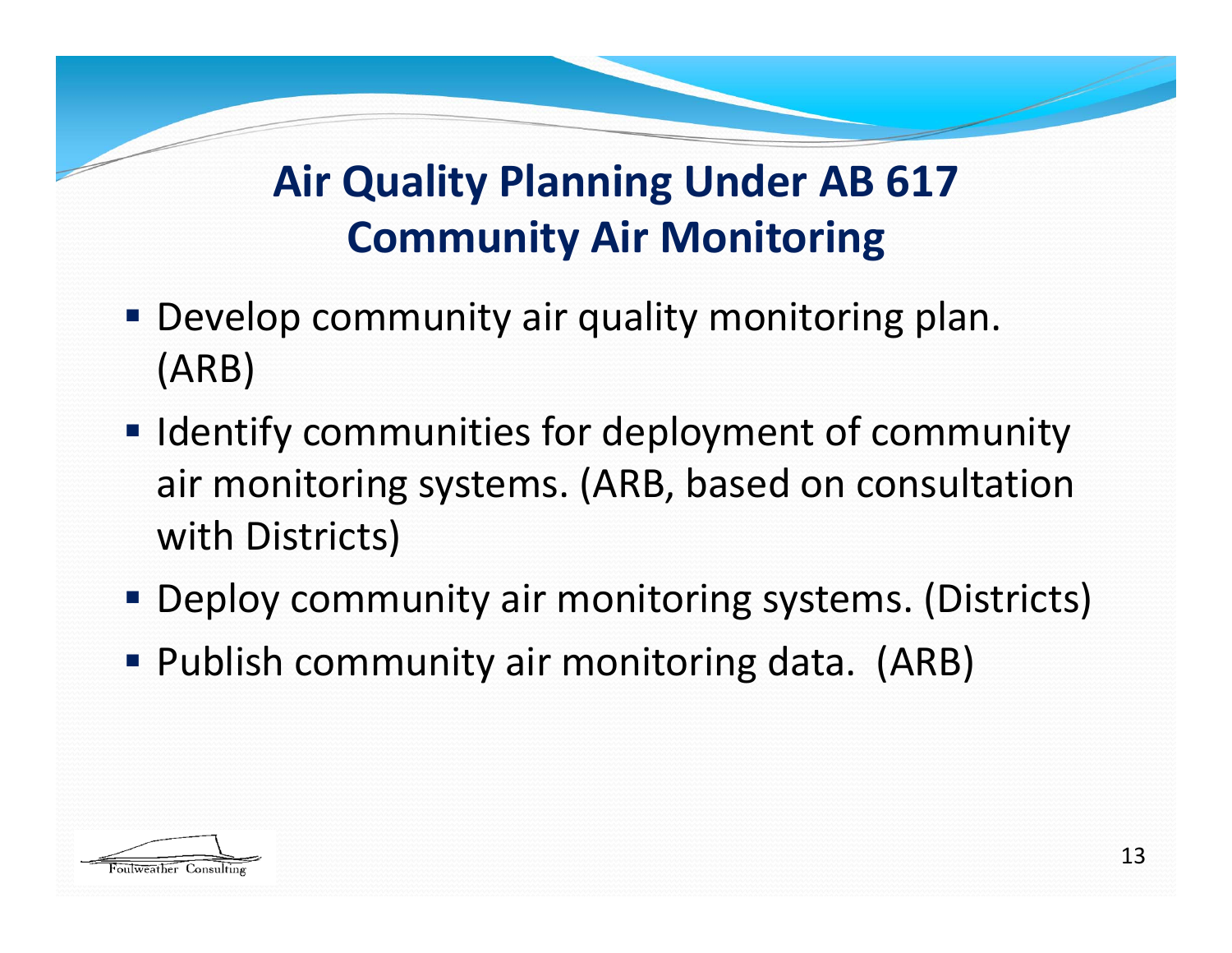## **Air Quality Planning Under AB 617 Risk Reduction Audits/Emission Reduction Plans**

- **Develop risk reduction/emission reduction strategy for** burdened communities. (ARB)
- **If Identify communities for development of community emission** reduction programs. (ARB, based on consultation with Districts and others)
- Develop community emission reduction programs. (Districts)
- Implement community emission reduction programs. (ARB and Districts)
- Update AB 2588 risk reduction audits/plans as appropriate. (Districts)

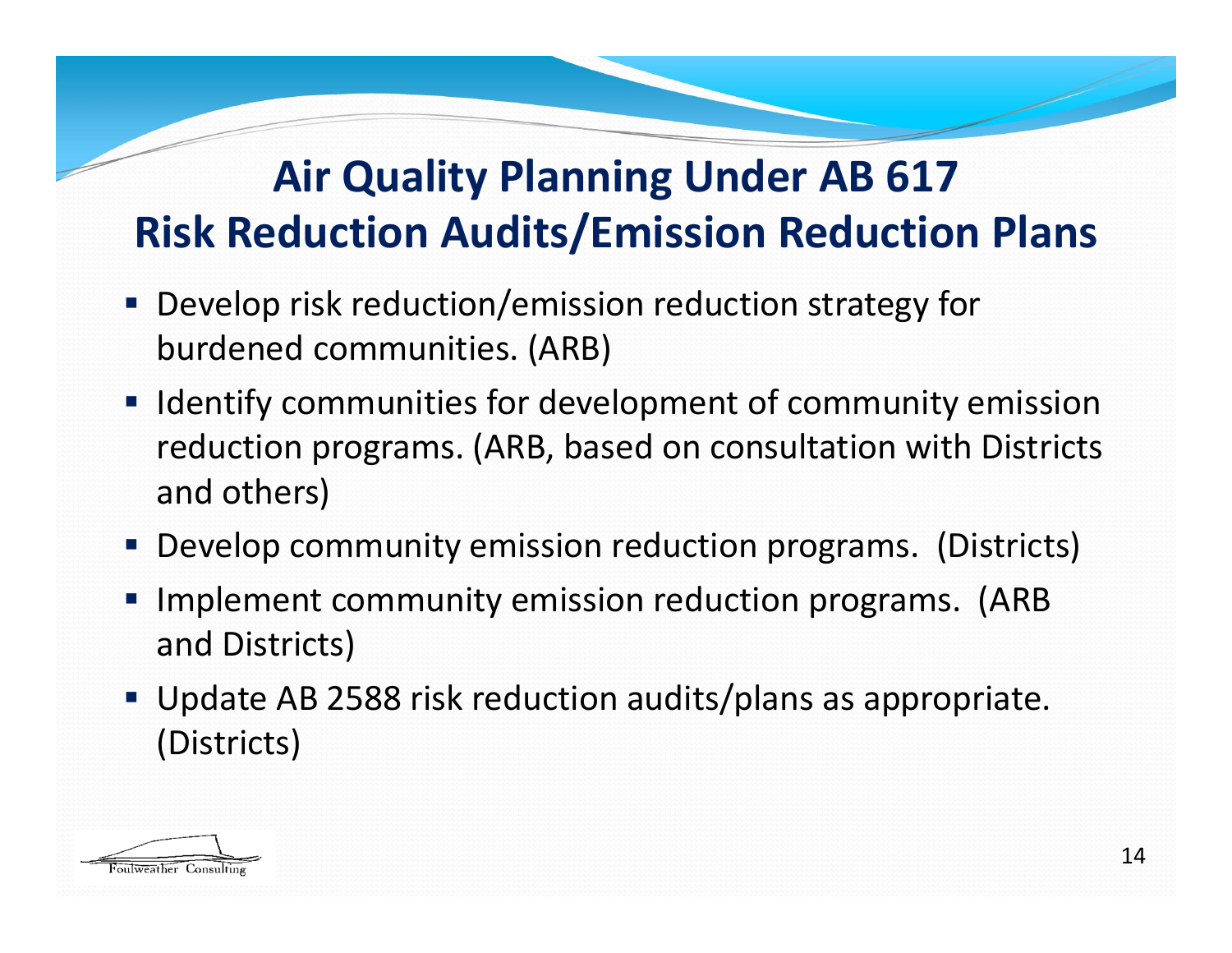## **AB 617: Air Quality Planning**



Foulweather Consulting